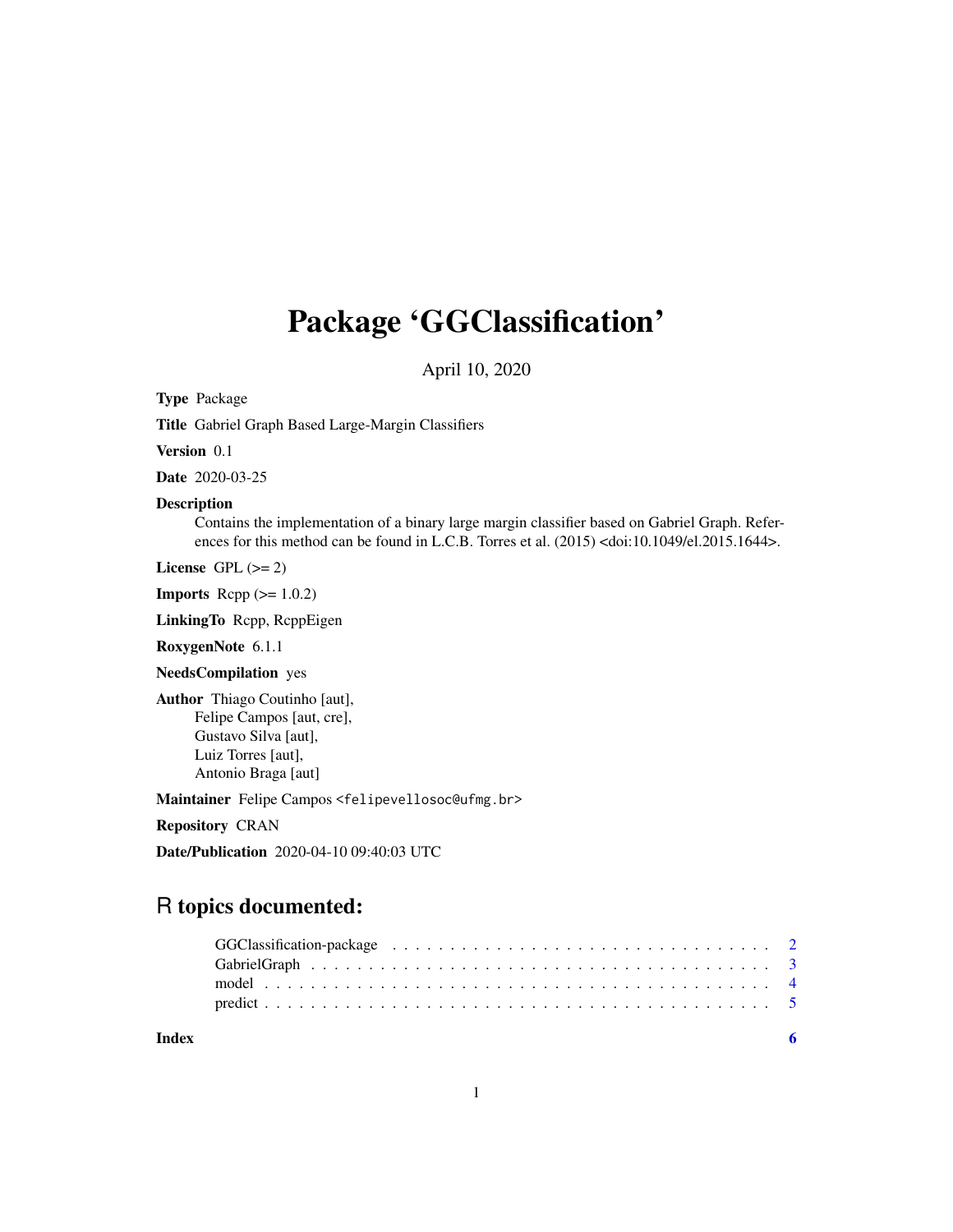```
GGClassification-package
```
*Gabriel Graph Based Large-Margin Classifiers.*

#### **Description**

Contains the implementation of a binary large margin classifier based on Gabriel Graph.

#### Details

Functions were implemented in C++.

The first function, "GabrielGraph", generates a graph based on Gabriel Graph's construction rule. Edges are linked according to the Euclidean distance among data samples.

The second function, called "model", is used to calculate classifier parameters. It returns a named list with four parameters, the midpoints between opposite-class edges, a vector w containing all weights, a vector representing classifier's bias terms and the corresponding labels of input data.

The third function, named "predict", takes the parameters returned by function "model" in order to classify input data.

#### Author(s)

Thiago Malta Coutinho <thiagomcoutinho@ufmg.br>, Felipe Velloso Campos <felipevellosoc@ufmg.br>, Gustavo Rodrigues Lacerda Silva <gustavolacerdas@gmail.com>, Luiz Carlos Bambirra <luizlitc@gmail.com>, Antonio de Padua Braga <apbraga@ufmg.br>

#### References

Gabriel, K. R., & Sokal, R. R. (1969). A New Statistical Approach to Geographic Variation Analysis. Systematic Zoology, 18(3), 259. doi:10.2307/2412323

Matula, David & Sokal, Robert. (1980). Properties of Gabriel Graphs Relevant to Geographic Variation Research and the Clustering of Points in the Plane. Geographical Analysis. 12. 205 - 222. 10.1111/j.1538-4632.1980.tb00031.x.

L. C. B. Torres, C. L. Castro, F. Coelho, F. Sill Torres and A. P. Braga, "Distance-based large margin classifier suitable for integrated circuit implementation," in Electronics Letters, vol. 51, no. 24, pp. 1967-1969, 19 11 2015.

#### See Also

For more related papers, please check our research group website: http://litc.cpdee.ufmg.br/

#### Examples

- # The example shows a binary classification problem, characterized by two Gaussian classes,
- # in order to demonstrate how to use the classification functions.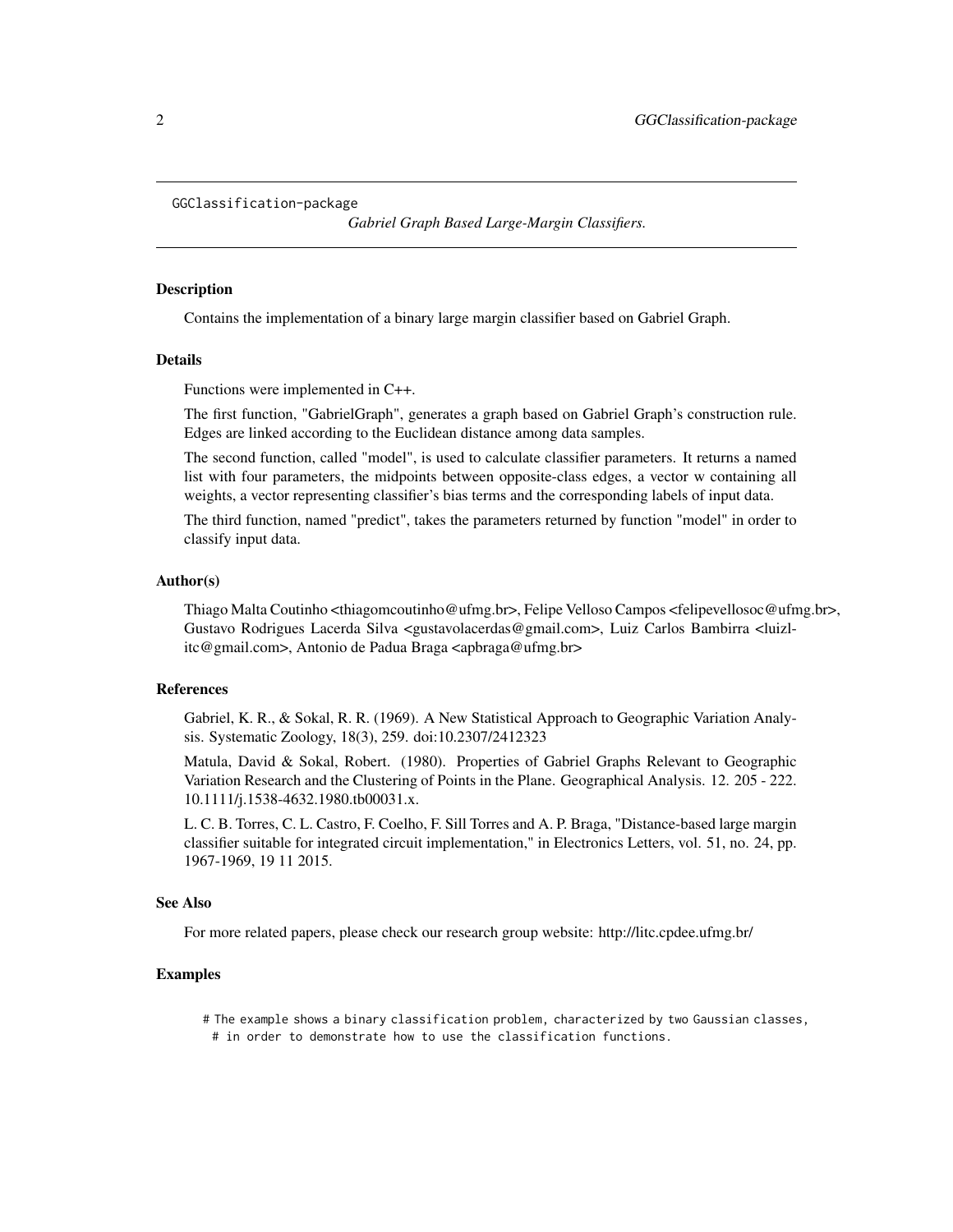#### <span id="page-2-0"></span>GabrielGraph 3

```
nc = 100
xcl \leftarrow matrix(0.3 * rnorm(nc) + 2.5, ncol = 2)xc2 \le matrix(0.3 * rnorm(nc) + 3.5, ncol = 2)
xc1 \leftarrow \text{cbind}(xc1, rep(0, times = nc/2))xc2 \le cbind(xc2, rep(1, times = nc/2))
X \leftarrow \text{rbind}(xc1, xc2)suffled_indexes <- sample(nc)
train_size = nc * 0.7X_train <- X[suffled_indexes[1:train_size], cbind(1,2)]
y_train <- X[suffled_indexes[1:train_size], 3]
X_test <- X[suffled_indexes[(71:100)], cbind(1,2)]
y_test <- X[suffled_indexes[(71:100)], 3]
mdl <- model(X_train, y_train)
prd <- predict(mdl, X_test)
```
GabrielGraph *Constructs a Gabriel Graph from data.*

#### Description

Constructs a Gabriel Graph from data and returns its adjacency matrix.

#### Usage

GabrielGraph(X)

#### Arguments

X Matrix containing data.

#### Value

The adjacency matrix of the Gabriel Graph, given the data matrix X.

#### References

Gabriel, K. R., & Sokal, R. R. (1969). A New Statistical Approach to Geographic Variation Analysis. Systematic Zoology, 18(3), 259. doi:10.2307/2412323

Matula, David & Sokal, Robert. (1980). Properties of Gabriel Graphs Relevant to Geographic Variation Research and the Clustering of Points in the Plane. Geographical Analysis. 12. 205 - 222. 10.1111/j.1538-4632.1980.tb00031.x.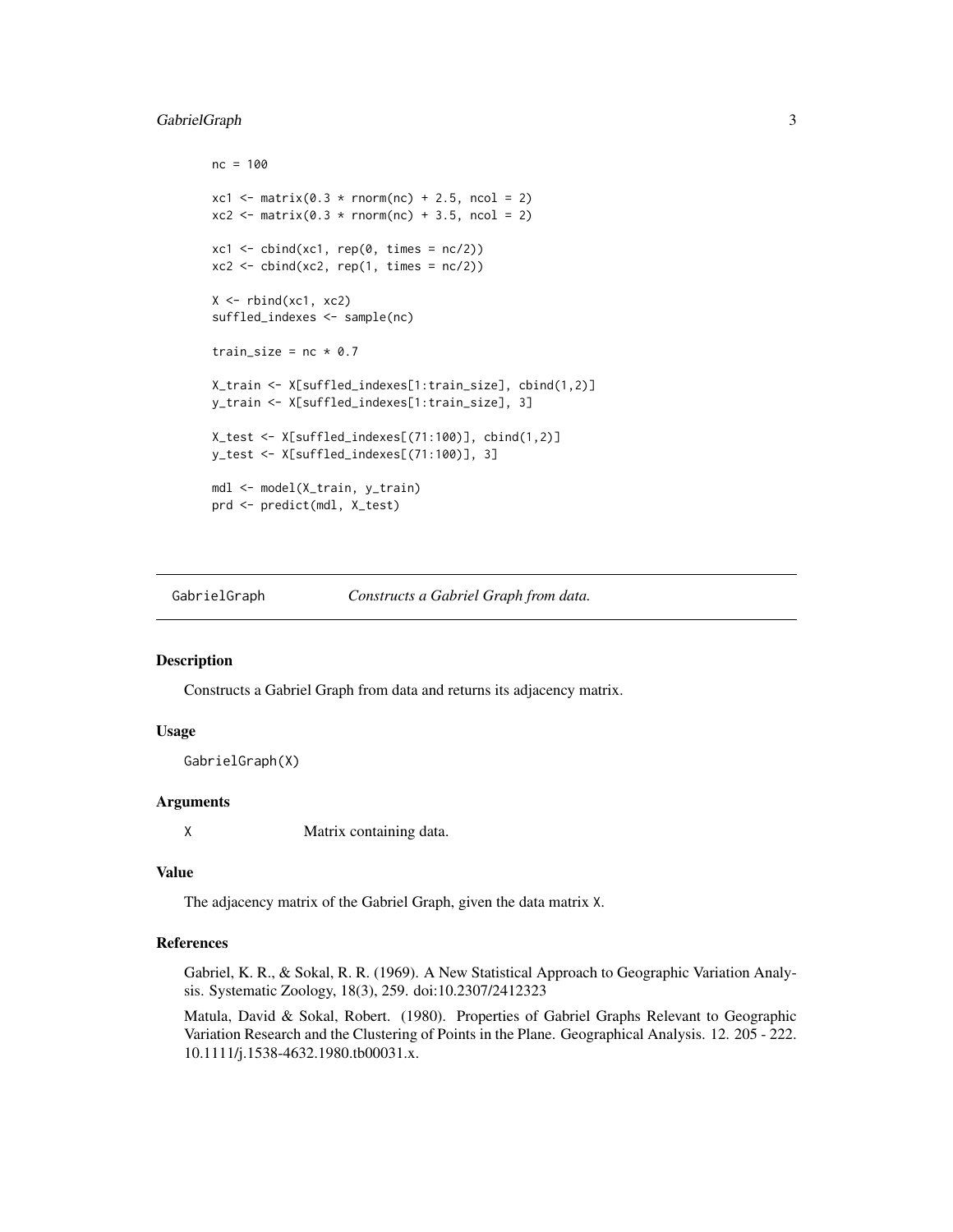#### Examples

```
X \le - matrix(0.3 * rnorm(100) + 2.5, ncol = 2)
adjacency_matrix = GabrielGraph(X)
```
model *Calculates the parameters of a large-margin classifier based on the Gabriel Graph.*

#### Description

The function computes the Gabriel Graph and applies a filter on the graph to remove noise in the margin region.

Then a new Graph is calculated considering the filtered data, and the parameters of a large-margin classifier are obtained and returned as a named list.

#### Usage

model(X, y, normalize=FALSE)

#### Arguments

| X         | Matrix containing data.              |
|-----------|--------------------------------------|
| V         | Vector of labels.                    |
| normalize | If data should be normalized or not. |

#### Value

A named list containing the parameters of the classifier.

#### References

Gabriel, K. R., & Sokal, R. R. (1969). A New Statistical Approach to Geographic Variation Analysis. Systematic Zoology, 18(3), 259. doi:10.2307/2412323

L. C. B. Torres, C. L. Castro, F. Coelho, F. Sill Torres and A. P. Braga, "Distance-based large margin classifier suitable for integrated circuit implementation," in Electronics Letters, vol. 51, no. 24, pp. 1967-1969, 19 11 2015.

#### Examples

```
X \le - matrix(0.3 * rnorm(100) + 2.5, ncol = 2)
y \leq c (rep(0, times = 25), rep(1, times = 25))
mdl \le model(X, y)
```
<span id="page-3-0"></span>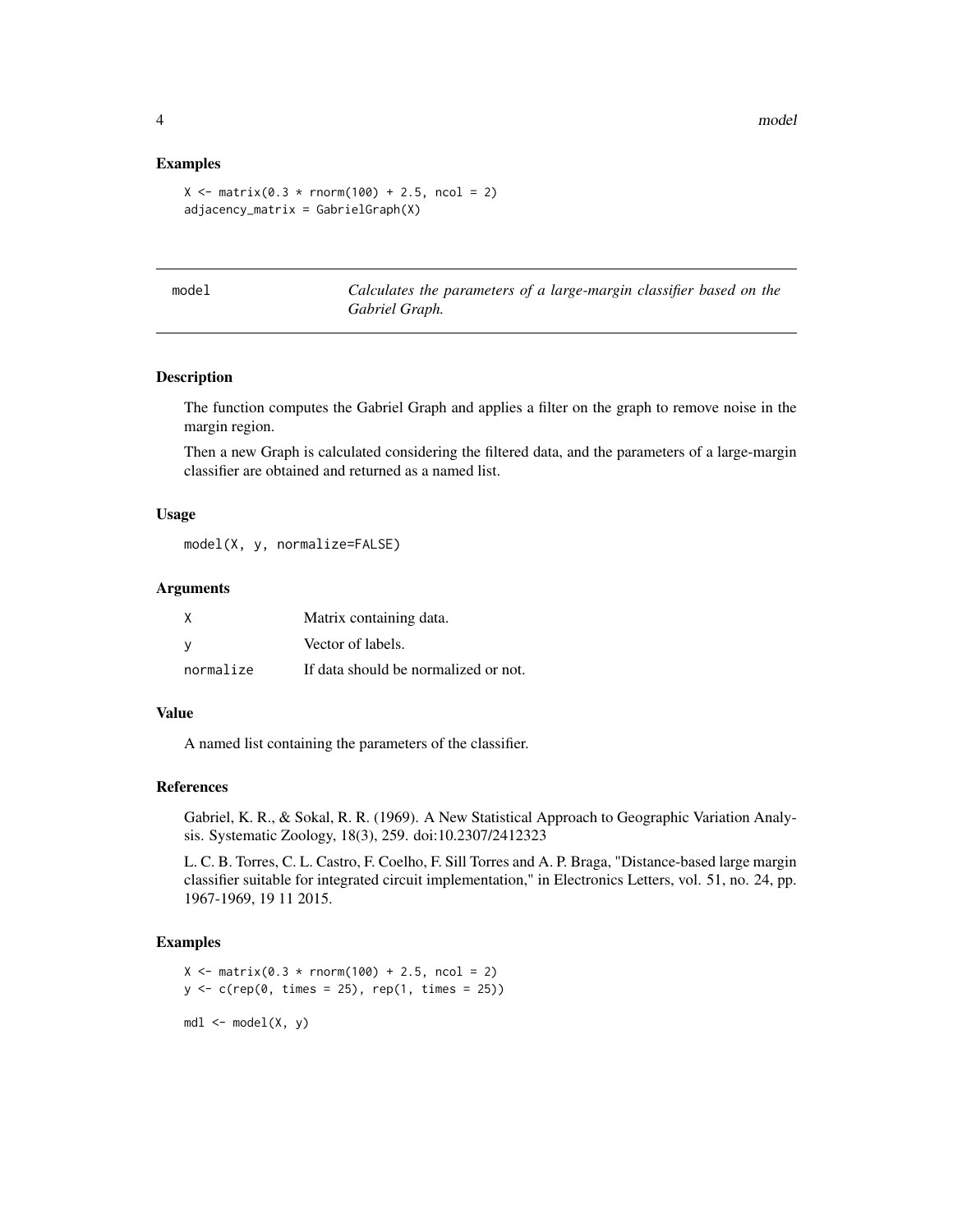<span id="page-4-0"></span>

#### Description

The function receives a model containing the parameters of the classifier and a data matrix to be classified Using the parameters and data, the classes/labels of input data is infered and returned as a vector.

#### Usage

predict(model, X)

#### Arguments

| model | Large-margin classifier parameters computed using GGClassification::model func- |
|-------|---------------------------------------------------------------------------------|
|       | tion.                                                                           |
|       | Data matrix to be classified.                                                   |

#### Value

A vector of labels returned by the classifier.

#### Examples

```
X \le - matrix(0.3 * rnorm(100) + 2.5, ncol = 2)
y <- c(rep(0, times = 25), rep(1, times = 25))
mdl < - model(X, y)
x_{p}rd <- matrix(0.3 * rnorm(100) + 4.5, ncol=2)
y_hat <- predict(mdl, x_prd)
```